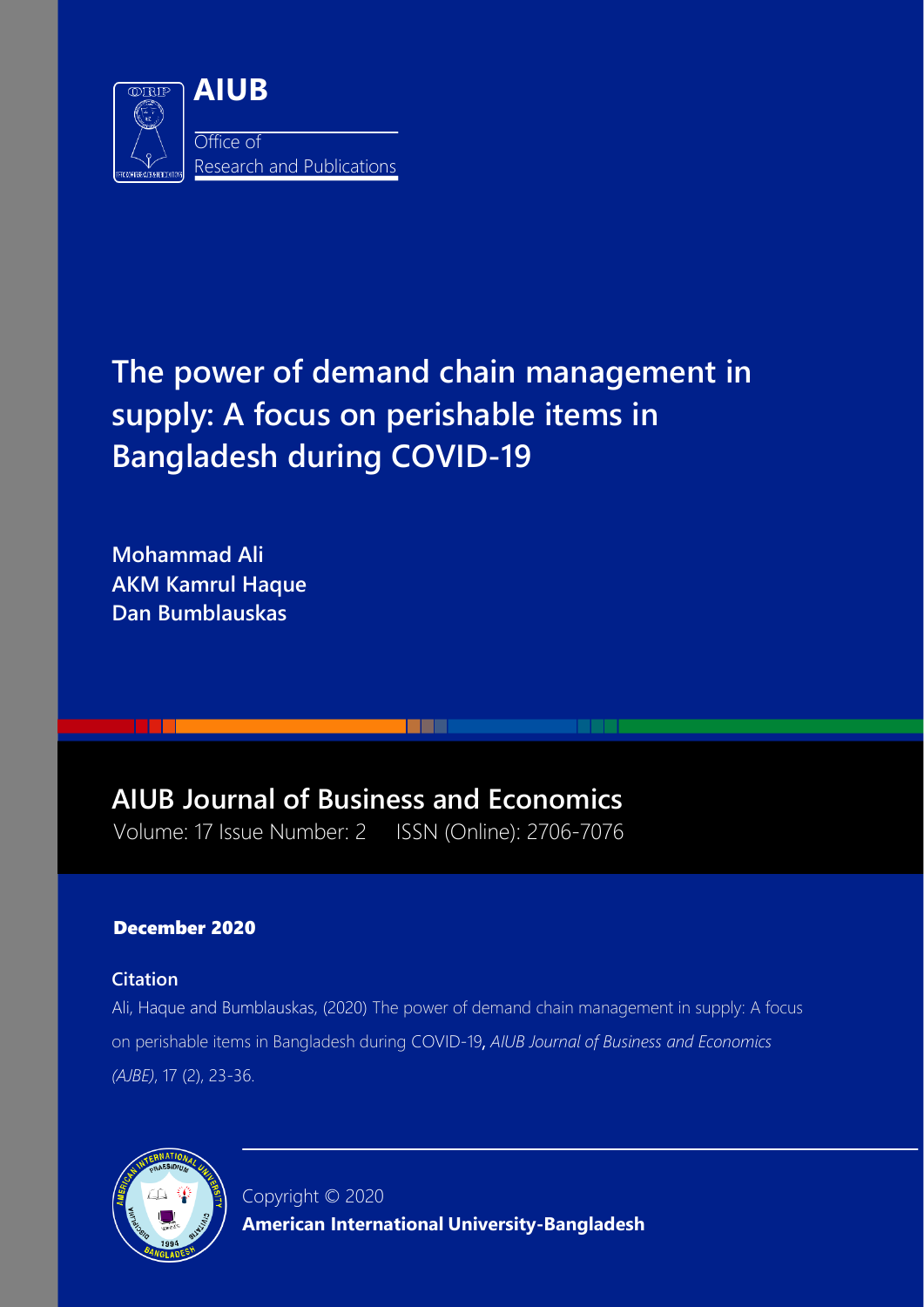**AIUB Journal of Business and Economics**

**Volume 17, Issue 2**

**ISSN (PRINT) 1683-8742**

**ISSN (ONLINE) 2706-7076**

**December 2020 pp. 23-36**

# **The power of demand chain management in supply: A focus on perishable items in Bangladesh during COVID-19**

*Mohammad Ali Faculty of Business Administration American International University-Bangladesh*

*AKM Kamrul Haque Faculty of Business Administration American International University-Bangladesh*

*Dan Bumblauskas Faculty of Business Administration University of Northern Iowa*

**Corresponding author\*:**  Email: khaque@aiub.edu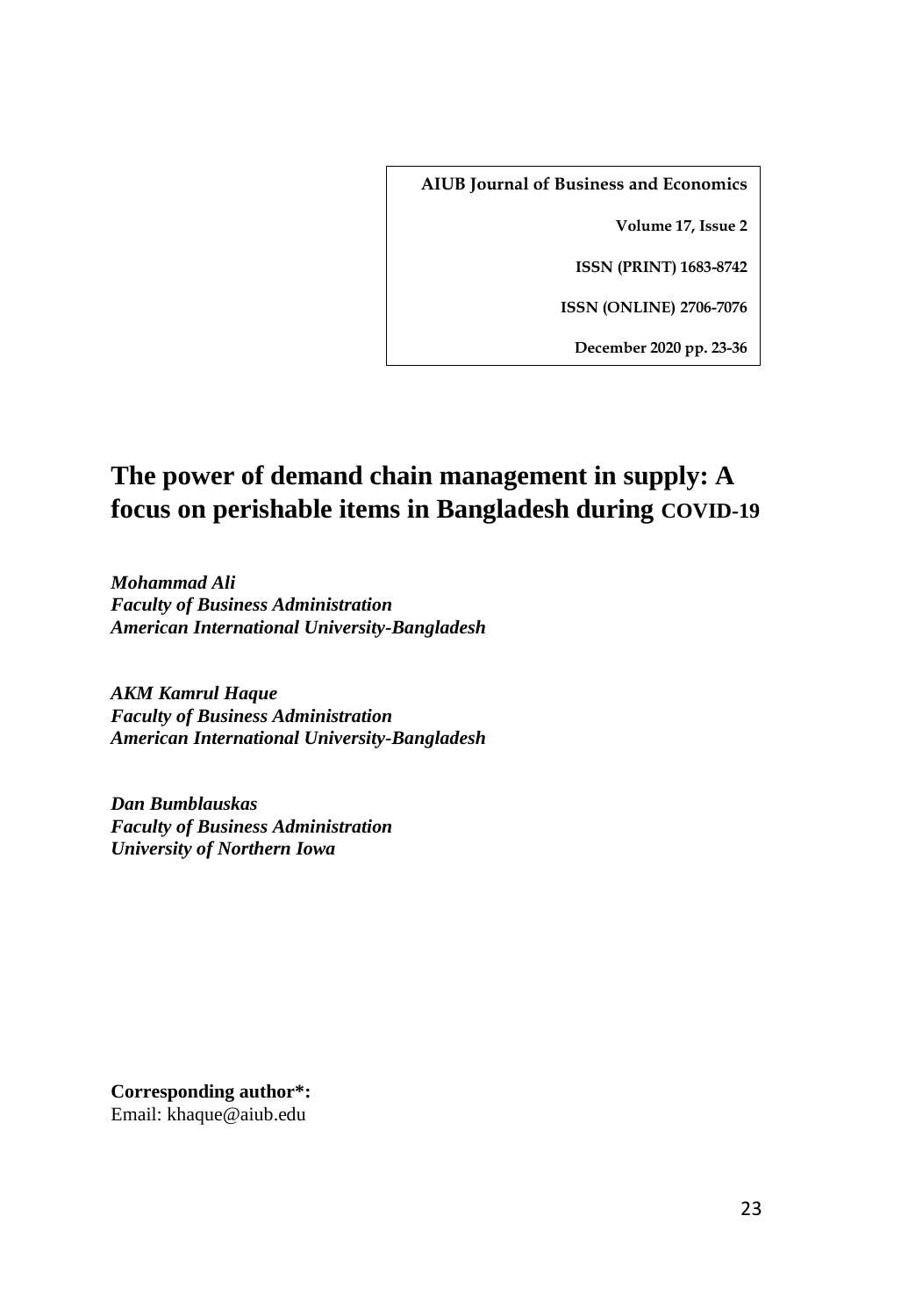# **The Power of Demand Chain Management In Supply: A Focus on Perishable Items in Bangladesh During COVID-19**

## **Abstract**

Much has been discussed about the resilience factors of supply chain management of trade organizations after the global pandemic. We have observed how each and every step of supply chain management is very critical for the resilience of businesses globally, especially in healthcare and food recently. This article focuses on illustrating the benefit of retailer and customer interaction, and the downstream supply chain, for perishable items during the global pandemic. Respondent interviews were captured and analyzed from mobile retailers and customers involved in the buying and selling of perishable items. We find that mobile retail sales have grown when the retailer or 3PL is operating with the demand-side customers in mind during the global pandemic – a theory referred to as demand chain management. Customers purchase perishable items from mobile retailer entrances, while accounting for social distancing, while the retailers are able to sell their products to the customer through this channel during the crisis.

**Keywords:** Demand Chain Management (DCM), Perishable items, Bangladesh, Mobile retailers, Supply Chain Management (SCM)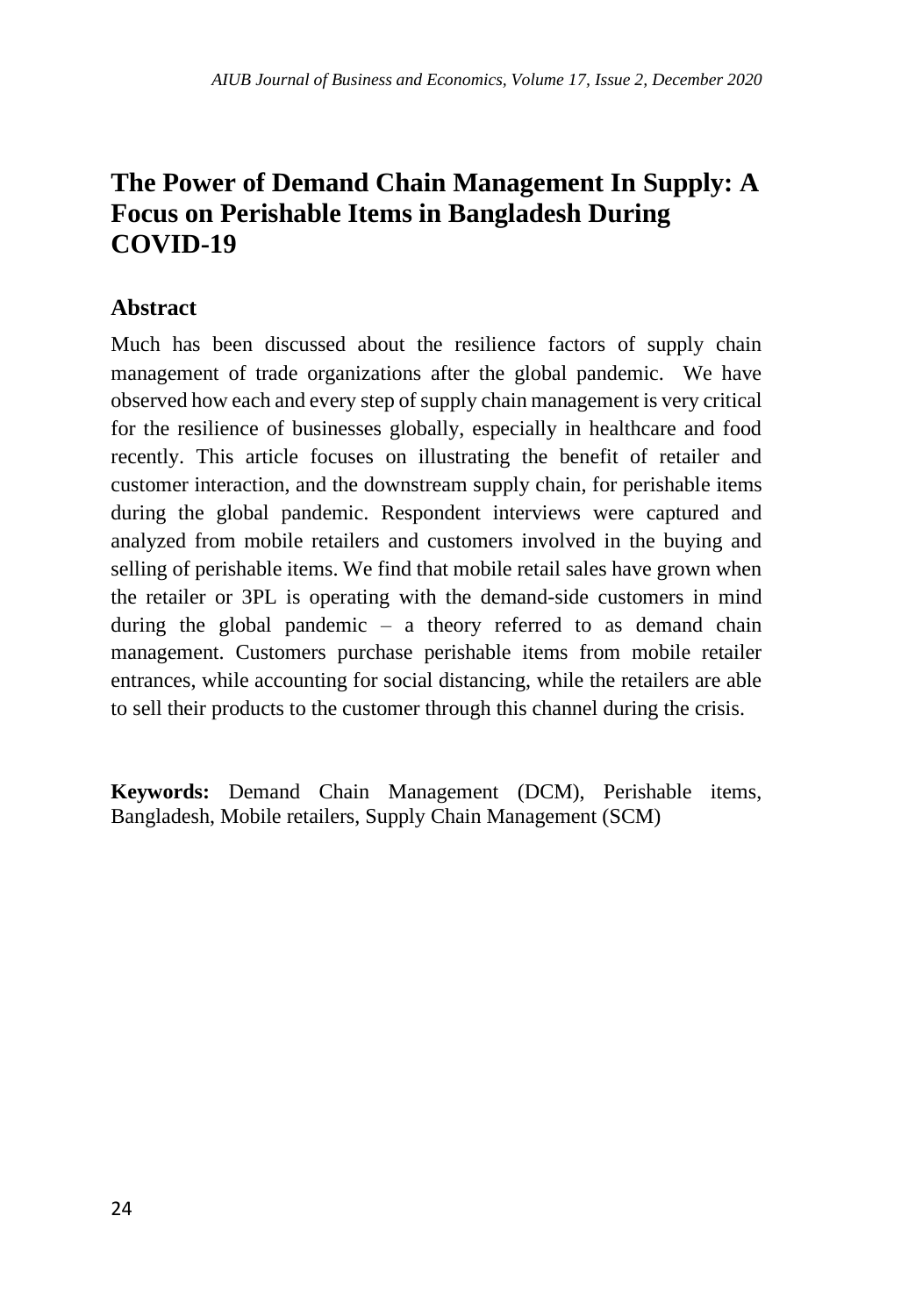# **1. Introduction**

#### **1.1.Background**

The evolution of human civilization has highlighted a series of crises generated by pandemics, wars, cataclysms or other natural phenomena, which have brought social revolutions and led to the occurrence of severe economic problems, societal change, behavioral change, and material changes of society (Jarus, 2020). And these changes have made our business strategy different in increasingly competitive ways globally. The COVID-19 pandemic has fundamentally changed the world people live in; specifically, in terms of lifestyles, where people are living, different buying patterns / behaviors, etc. We have observed that people have now limited their activities, not only due to government alerts and guidance, but also as self-consciousness has arisen to protect themselves and others. People are more likely preserving very necessary nonperishable groceries for cooking in home. The food industry has proven to be an essential industry and plays a vital role in providing basics and necessities for supporting different human activities and behaviors. The supply chain has proven to be critical for human life globally. Food should be stored, delivered, and sold as soon as harvested or produced. so that fresh food can reach the final customers by due date. This phenomenon has often been dubbed 'farm to fork.' It was reported by Gustavsson (2011), that about one-third of the produced food in the world, which is approximately 1.3 billion tons, is wasted yearly. Two-thirds of the wasted food (about 1 billion tons) is occurring in the supply chain in operational areas such as harvesting, shipping and storage (Fritz and Schiefer, 2008). We do understand that there is a lack of integration and distribution of food and other items, consequently leading to imbalances to occur between even abundant food sources and supplies and consumers. Handfield and Nicholes (2015) define supply chain management (SCM) as the integration of these activities through improved supply chain relationships, to achieve a sustainable competitive advantage.

The density of the population of the Bangladesh capital, Dhaka, a cosmopolitan city, is increasing day by day but the number of retail grocery shops, and bazars offering perishable foods are not sufficient to cater to the total demand. There is huge deficit between demand and supply of items in Bangladesh. In the existing traditional supply chain, there are some people involved as agents (middle-men) which cause a gap between farmers and customers. As perishable items like fruits, vegetables and meat are an important source of essential vitamins, minerals and fiber, people need these items on a daily basis. In this supply chain, farmers suffer due to waste from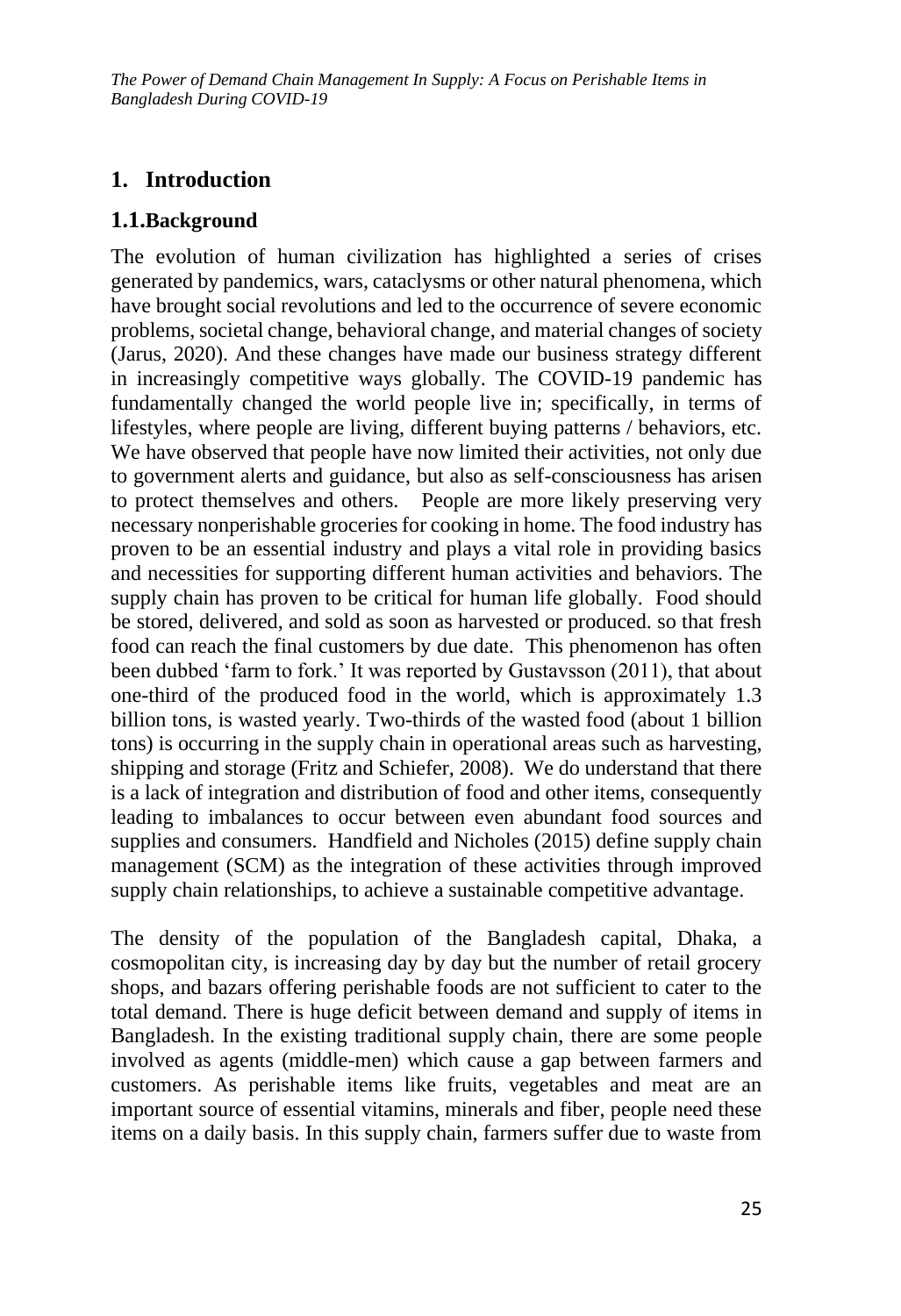system processing loss and retailers suffer due to frequent changing of customer demand and excess inventory cost. This leads to consumers suffering due to non-availability of fresh products and unpredictable price fluctuations. The traditional market has been afflicted with a lot of bad practices such as using different types of harmful chemicals as preservatives to keep the products looking fresh or extending their shelf-life to make them available during the off-season at high prices.

Fundamental tasks like pricing and cost management are usually the responsibility of supply chain managers (and buyers / purchasing agents). When those individuals have a better understanding of consumer demand, usually by forecasting or customer communications, they can make better sourcing decisions. Therefore, we find that a better understanding of the demand chain can lead to more accurate ordering behavior and less food waste. To be more specific, factors to adapt such supply chain terms like transportation, physical facilities (such as warehouses and terminals) should be integrated with information and communications technology at an affordable cost to better align supply and demand. There have been many scholars who have published articles about supply chain, but very few scholars or administrators have provided specific guidelines to help navigate the new domain of the demand chain. There are substantial implications on logistics and transportation management through adapting new technologies and processes in a smart supply chain system (Mir et al., 2018; Wu et al., 2016). Given that the concept of a smart supply chains and demand chain, as well as the corresponding literature, are still at a preliminary stage of development, there is an urgent need to discover what specific curricular items should be considered now to meet the customers' expectations by realworld practitioners.

Many researchers have written articles on supply chain management in retail operations, but few have addressed how retailers can serve the customers' desire for perishable products delivered to their homes. Many Dhaka residents are not familiar with using either mobile phones or internet to place orders in the retail stores. In addition, residents are also afraid to go out due COVID 19, hence customers' expectation really have changed to get perishable products into the consumers' homes. In Dhaka, the three wheels Rickshaw vans move around in the residential areas but do not offer a wide range of product varieties which people need on a daily basis. In this article, retailers are being encouraged to consider innovative ideas to better serve customers while they are at home.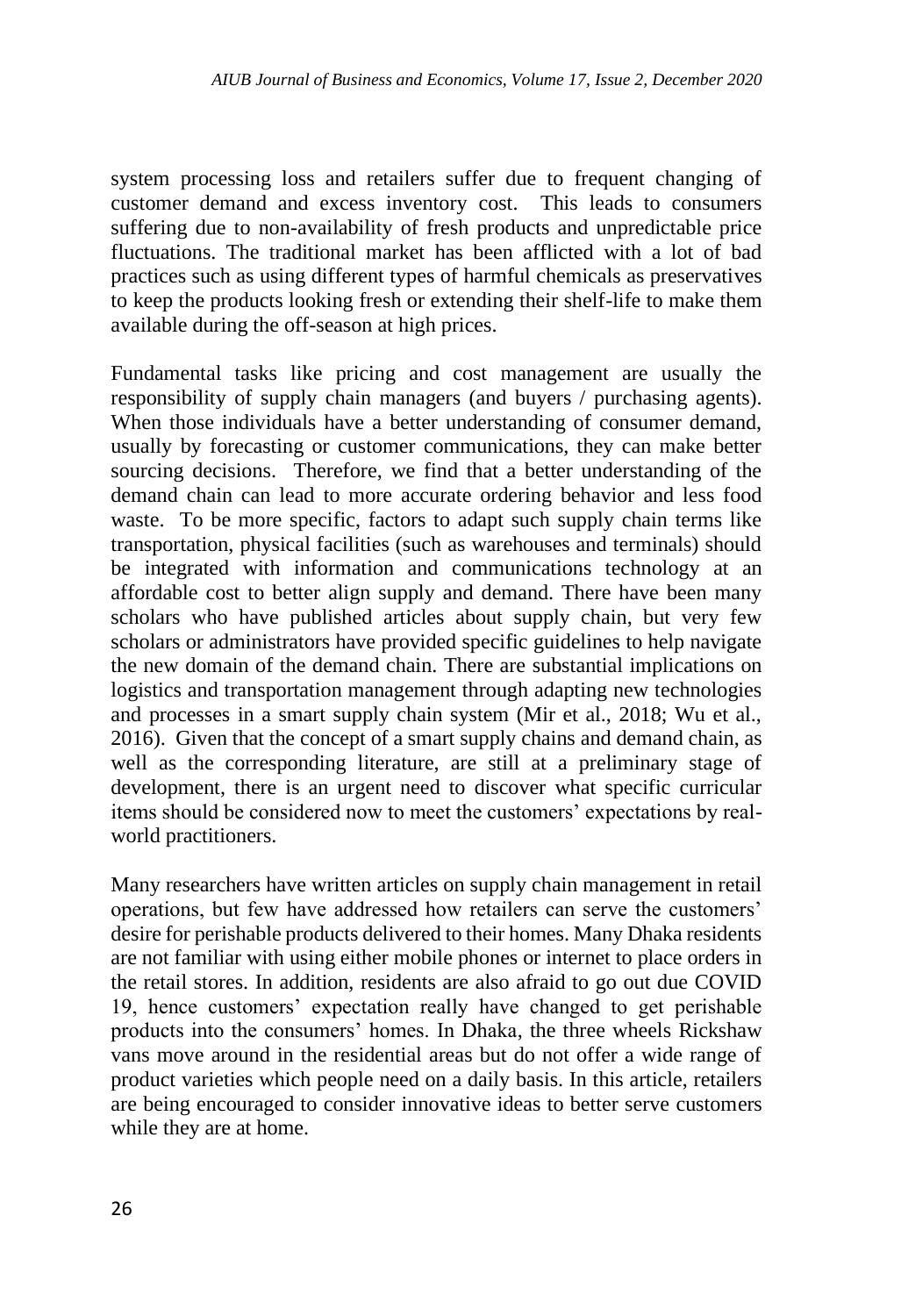## **1.2.Objective**

To analyze the supply chain system in this Pandemic situation. To find the innovative ideas of delivering perishable products at consumers door.

### **1.3.Methods**

The context of this study is in northern portion of Dhaka, the capital of Bangladesh which is one of the most crowded cities in the world. Although a significant portion of the population settled here, Dhaka is referred to as a model town with a colossal number of facilities. The sample area is in close proximity to the international airport and contains many schools, colleges, community halls, restaurants and chain supermarkets. There are more than ten chain supermarkets, and many local Bazars, at each corner point of the area containing perishable items and providing services for customers.

The study sample consisted of six respondents including three mobile retailers and three customers who are included in this supply chain. The respondents were selected where retailers are continuously selling the products to customers and customers are buying the perishable products from the mobile retailers. Prior research suggests that interview results from the respondents show a strong reaction rate and substantial results (Denscombe, 2003). This is an exploratory research study aimed at identifying the benefit from both the supply and demand sides during the global pandemic. Judgmental sampling methods were used for selecting the respondents both from retailers and customers. Each interview has given us both formal and casual information where we have a few casual discussions more recently following the quick formal interviews. We have used journal articles, newspaper articles, and website information related to the topic as secondary data in this study.

#### **2. Literature Review**

Demand chain management is a documented, but relatively young discipline (Bumblauskas et al., 2017). The food processing industry includes primary activities such as agriculture, zoo technics, forestry and fishing as well as those composed of businesses dedicated to the transformation of raw materials and semi-finished products (Cousins & Scoones 2014). Coltman,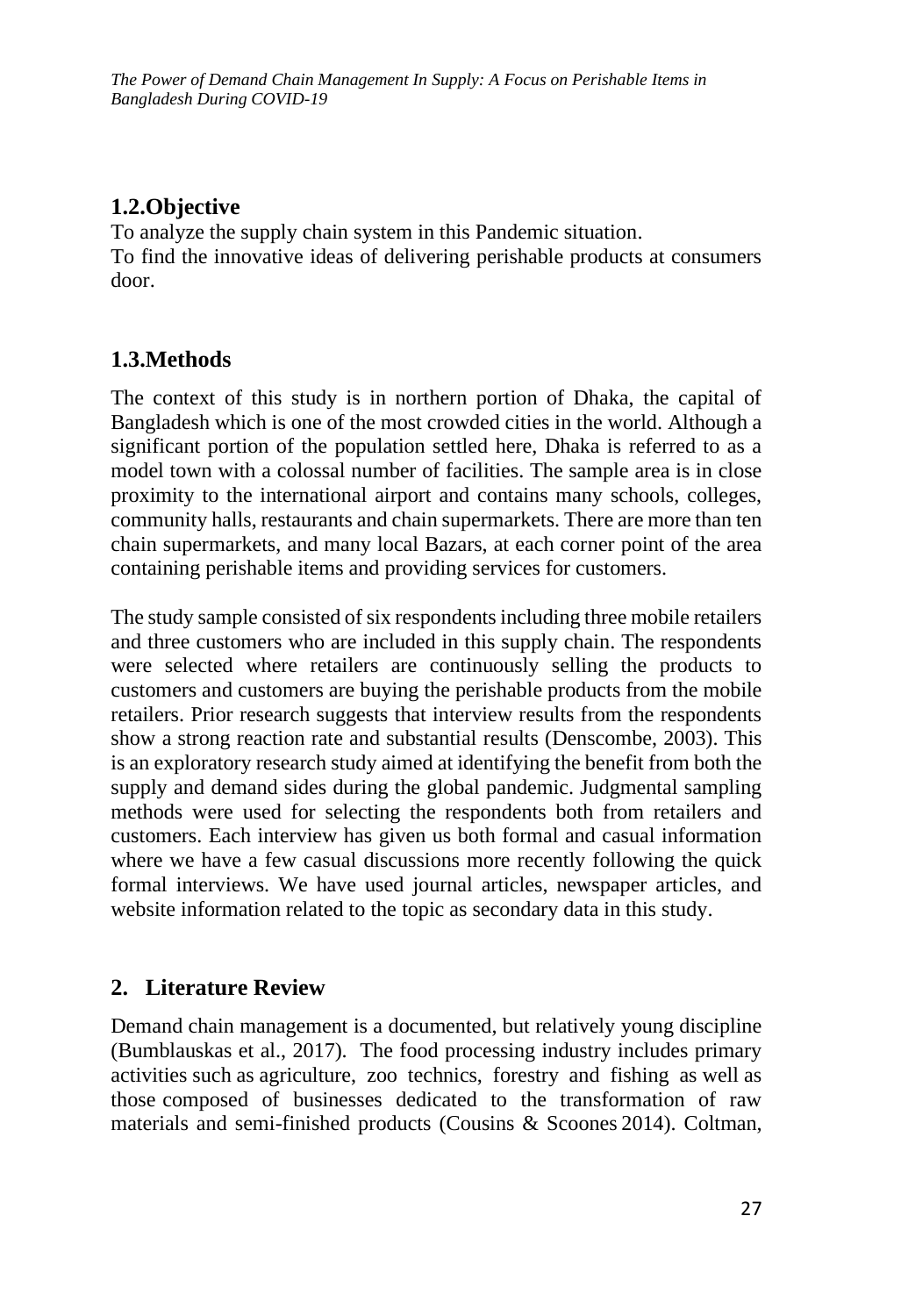Devinney & Midgley (2011) state in their article that depending on raw material availability, business performance may be perceived as the ability of an enterprise to meet its goals which are predetermined. According to obtained results at the end of a business period, the level of fulfilled tasks within the aims of the business or targets also have an impact (Yıldız, 2010). Due to the incentive systems of individual businesses, owners and/or managers are responsible for ensuring that businesses operate as efficiently and effectively as possible (Nguegan & Mafini, 2017). However, to improve the efficiency and effectiveness of the business, rationality is one of the most important drivers to enhance business performance within organizations, coupled with the willingness to apply procedures to increase sales and meet customer demand. A number of scholars (Revilla & Sáenz, 2014) acknowledge that business performance and success is increasingly associated with supply chain management, because this leads to improvements in the flow of information, product distribution, services and/or finances. This connotes that most problems in supply chain management would lead to business performance-related difficulties (Kherbach & Mocan 2016).

Farmers often must confront output and market challenges due to production disruptions, while few buyers have a willingness to wait for perishables items. Commodities with high income elasticities such as fruits, vegetables, meat, fish, milk, and eggs are facing significant declines in demand due to unstable incomes, job losses, and price escalations especially in urban areas (Abhishek et al. 2020). Industry 4.0 and smart supply chains have been rapidly expanding to advocate for an industrial movement towards a smart factory operating environment (Hofmann and Rüsch, 2017) which can be scaled to agricultural and farming operations. Glas and Kleemann (2016) studied the impacts of smart factories and Industry 4.0 on procurement and supply management using a much more developed methodology.

#### **3. Strategic Implication for Modified Supply Chain**

Though there are many problems and issues that we confront in the business world, people need necessity items for their daily life. In fiercely competitive markets, business people may adapt to consider new policies where customers also get the opportunity to shop without fear, anxiety and tension. The following new strategy may be adapted by business people globally for demand and supply chain management.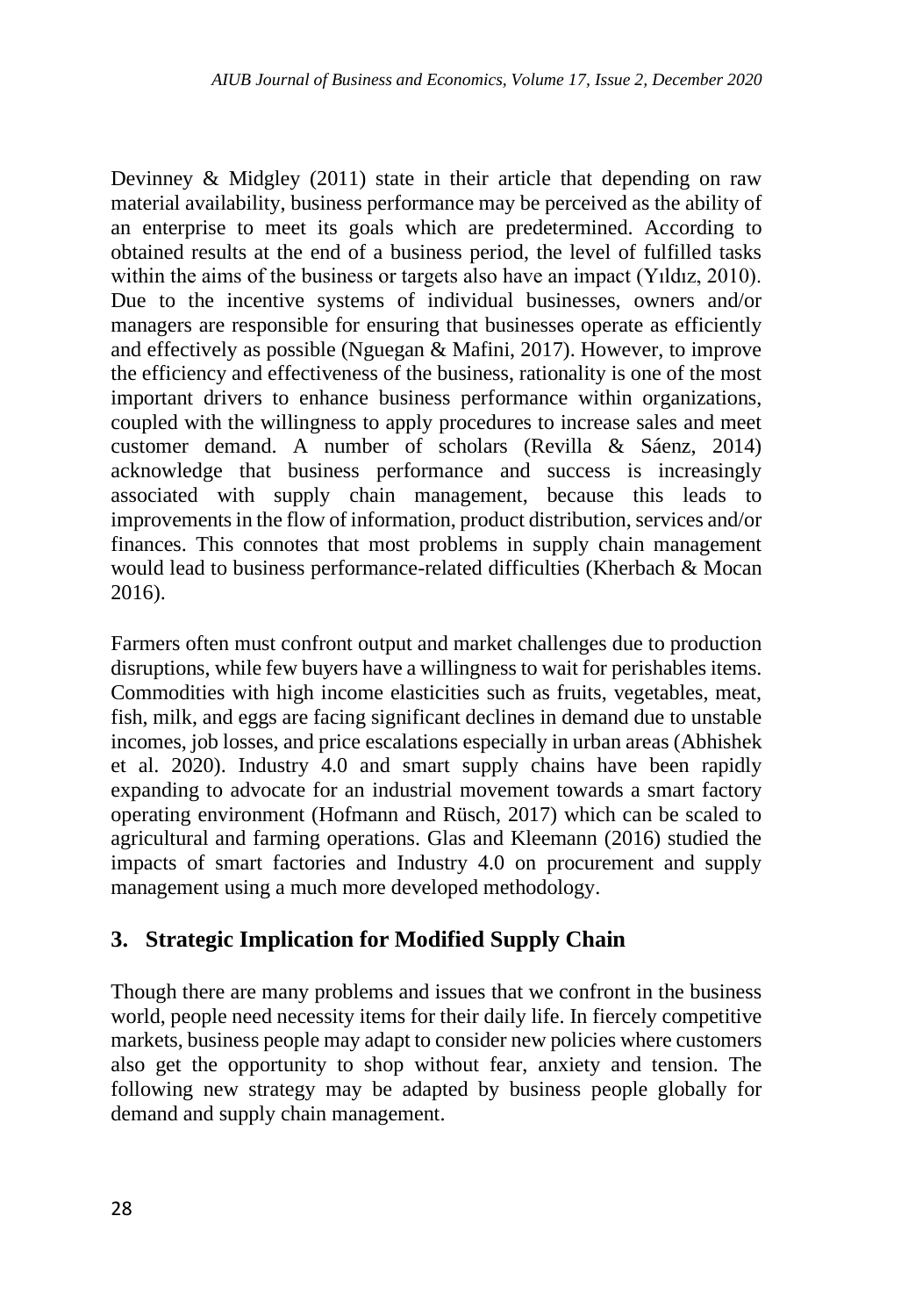# **3.1. Generating Goodwill**

Goodwill is certainly an intangible asset which is associated with the purchase of one item or company by another. Goodwill is a "black box" description of sorts. One reason for this is that after a theoretical definition of what goodwill is, and instructions on how to account for it, interpretive action can be found (Hines, 1988; Thompson, 1990). Companies may focus on customer loyalty measures by reducing the gaps between their expectation and perception in relation to delivery time, mode of transportation, and keeping promises. One way to accomplish this is by means of conducting a gap analysis (Fitzsimmons, Fitzsimmons, & Bordoloi, 2008). In addition, companies may invest money and resources on different technologies where the entire supply chain, and also consumers, can shop online safely. This is especially helpful as demand for online goods and services has been increasing in an exponential way due to the COVID-19 pandemic. Nowadays, it is not merely a factor of finding customers to sell to, but retaining customers in the competitive markets (i.e., customer loyalty).

### **3.2. Authentication**

Since no one knows how long the virus will keep people in fear, business people may adapt information communication technology (ICT) to run their operations smoothly or without interruption. The world of business is going to rely on ICT, data, online transactions, supply chain, distribution, and delivery notifications for perishable goods more and more. Therefore, it is necessary to have authentication for every transaction that business people will make. Authentication is very helpful in multiple ways such as being a tool to prevent identity theft, destruction or access to data, transmission of propaganda, spam, malicious code, stolen user credentials (also referred to as credential stuffing), key logging, phishing, pharming, brute force, and manin-the-middle (MITM) attacks.

#### **3.3. WYSIATI**

Dr. Daniel Kahneman is noted to have coined the acronym WYSIATI ("What you see is all there is") as the notion that we form impressions and judgments based on the information that is available to us (Saltzman, 2013). It is one of the human biases that we explore when we describe how human decision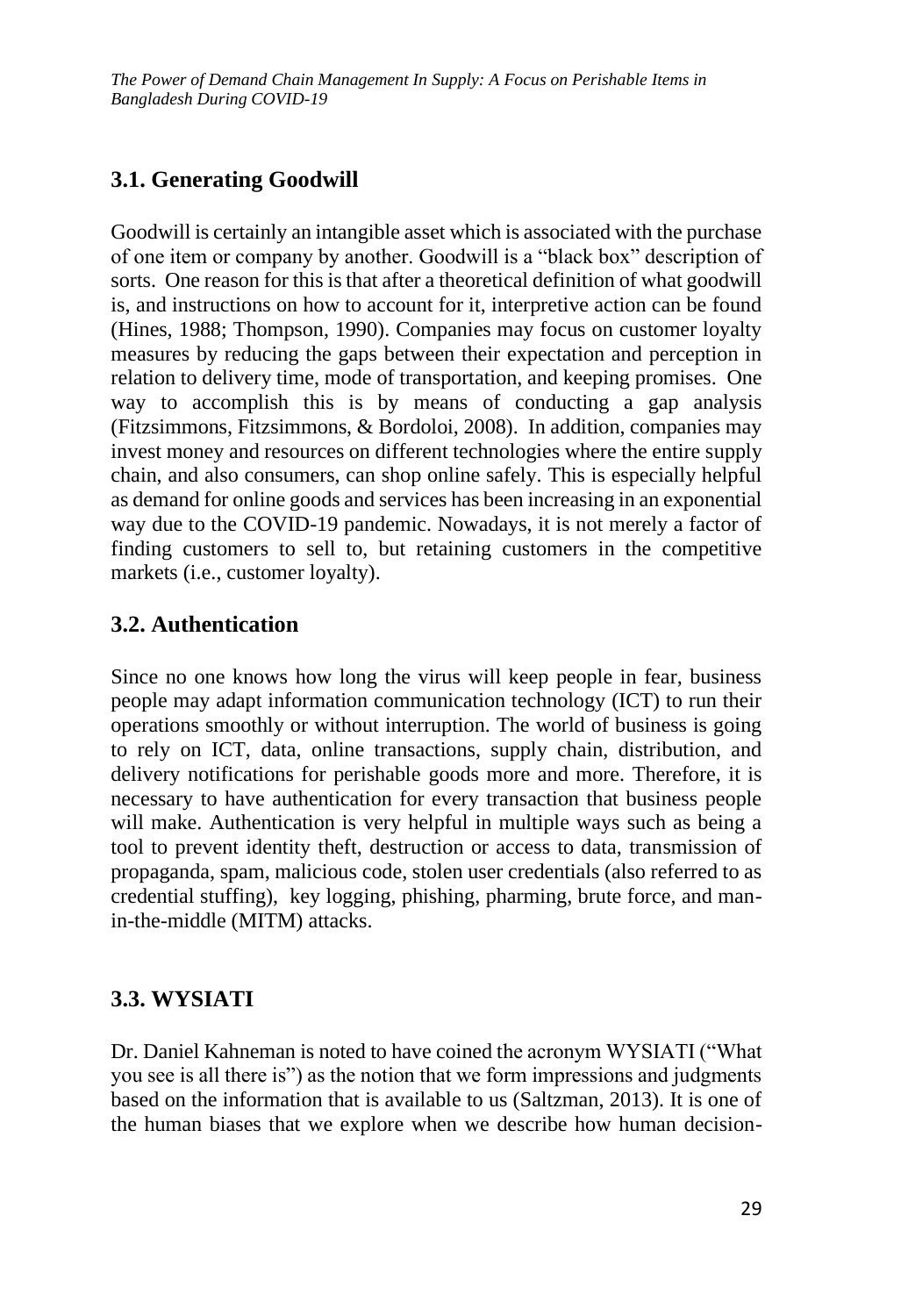making is not entirely based on rational, rather situational, behavior. Because the on-going COVID-19 Pandemic may remain prevalent for an undetermined amount of time, the means of supplying foods and others essential items may not be fruitful depending on deliberative thought, but instead influenced by knee-jerk reactions and tactical decisions.

# **3.4.New Goals**

Supply chains should be reviewed in terms of current demand, i.e., demand chain management, and how people like to have their essential products purchased and delivered. We may set up our new goals to develop adaptive new technological processes to sustain in the aforementioned fiercely competitive online marketplace. As we know, the COVID-19 pandemic has shown us the many different ways to conduct business with effective communication and management within a remote working environment. Advances in artificial intelligence and new technologies may present opportunities for further supply chain innovation by adapting block chain (Bumblauskas et al., 2019) as one example. Moreover, there is an argument about supply chain's mechanism by which businesses can create positive impact in the world. Those looking to improve supply chain change should consider the environment, controlling food waste, transportation systems, labor rights (e.g., responsible and sustainable sourcing), and so on. Indeed, those companies or operations lacking strong digital infrastructure cannot perform at the highest level and be a truly sustainable business when compared to those who are willing to invest in technology.

# **4. Findings**

# **4.1.Overall Findings**

Alternative food distribution techniques must be considered to permit individuals to get basic items from retail shops, as social distancing has become more important during the pandemic. Customers go to the retail shop and purchase the products as per their requirements through traditional supply chain management where there are thousands of products including perishable items. The need to go to stores frequently for their daily necessity items leads a customer to travel to site (or initiate a mobile retail interaction). The modified supply chain management network, with additional steps in the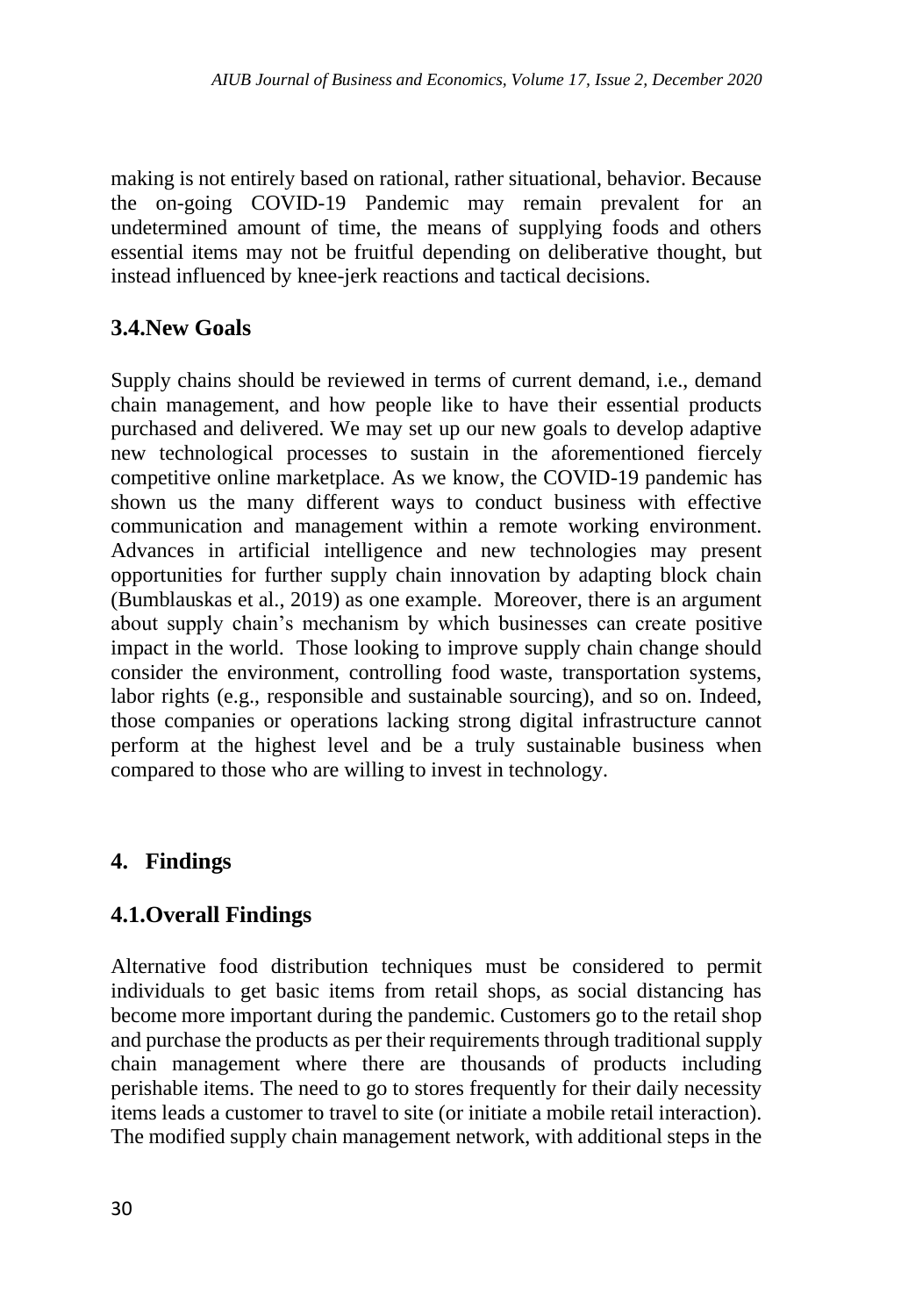supply chain, in which the customer does not need to go to retail shops for their perishable items, is presented in Figure 1.



Figure 1: Additional steps of supply chain management of perishable items

Retailers or third-party logistics (3PL) suppliers can utilize their logistics systems in which all the perishable items such as different types of vegetables, fruits, fish, meat, etc. are in their product and service portfolio. Customers can then purchase effectively at a location of convenience to them. As items are accessible and ready for regular home delivery service, customers can reduce stress by ordering these items at their home. It is not conceivable to store an unlimited selection of items as mobile retail houses have limited space and capacity, so retailers can overcome this issue by having multiple mobile houses for different products as per the category of items. Retailers know what items should be replenished for consequent number of days and can start to construct customer-based forecasting models as they specifically come in contact with all the clients in physical space.

#### **4.2.Retailer Perceptions**

There has been no traffic inside and outside the district for the transportation of goods during the countrywide lockdown, so the suppliers have struggled to provide the goods to the retailer in time and the retailer, in turn, to provide the items to the customer in time. There are exceptionally few chances to waste items as retailers have the opportunity to know the customer perception and retailers can reorder and refill their mobile van every day as per the customer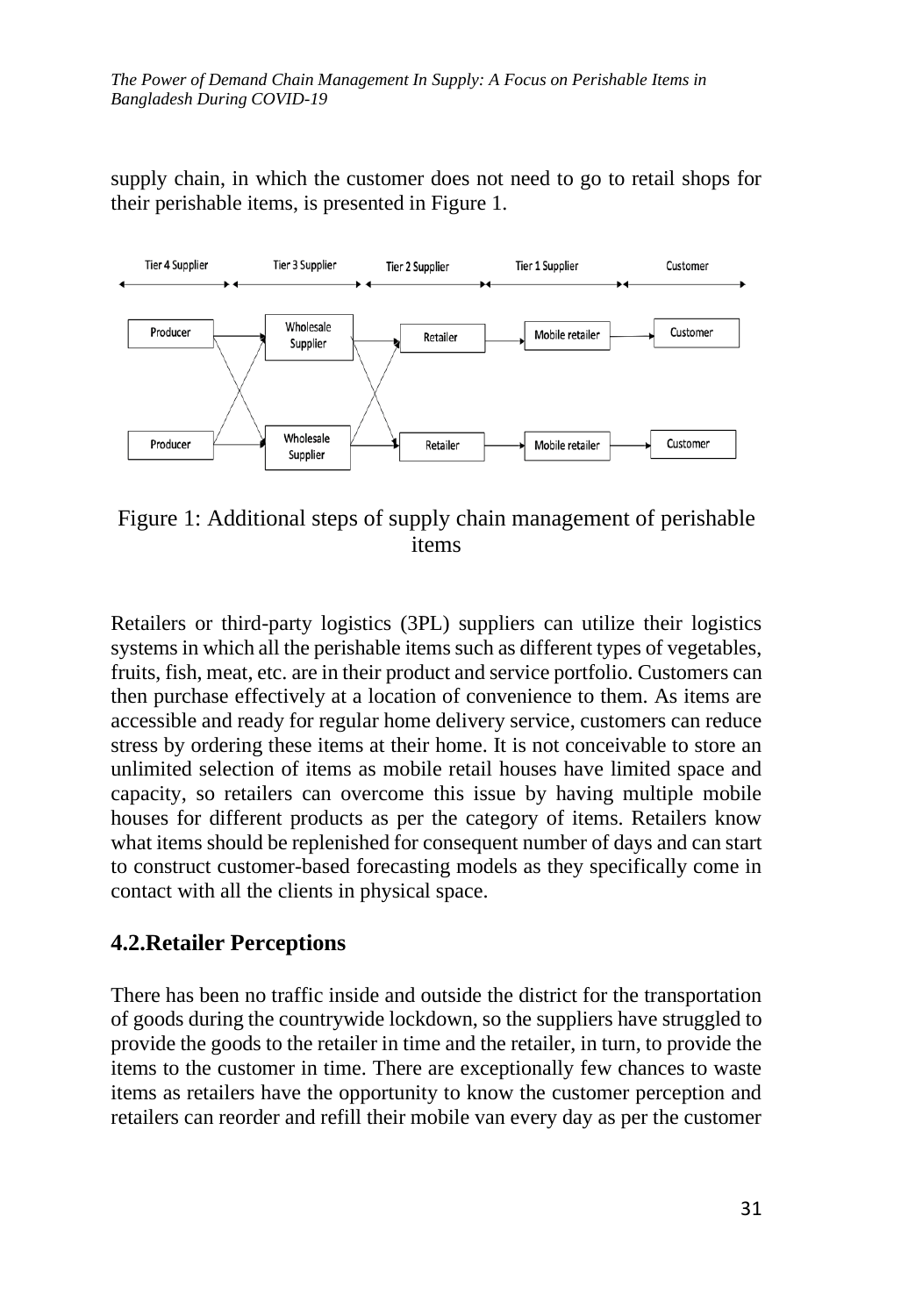requirements. A mobile retail shop can be refilled from the retail shop within a very short time as it is not logistically faraway. It may also offer a cost reduction as a retailer or 3PL can use the three-wheeler paddle van instead of the motor van. Mobile retailers can cover more area as they can fix their schedule on a geographic basis, so customers know at what time(s) they can reach them. The proposed model has developed the added step of the supply chain, so retailers or 3PL can recruit and retain customers as people are potentially losing their job(s) and/or income during the global pandemic.

### **4.3.Customer Perceptions**

Customers can effectively purchase food from their homes from mobile retailers and they can keep social distancing, which is important to keep themselves protected from the virus. Customers have the ability to purchase food every day from home, so they do not have to be overstocked or stockpile as there is an opportunity to purchase fresh products more readily. If the items are not available, customers can place the order with the mobile retail shops for the next day and customers can easily buy fresh foods rather than frozen or preserved foods. In some instances, customers tend to spend a lot more than planned when buying items from the retail houses and end up buying items that are not exactly what they wanted. Meanwhile, customers can get precisely what they want and need from the mobile retail houses.

#### **5. Discussion**

This article examines the additional steps of supply and chain management for perishable items to provide fresh foods to customers. A compelling demand and supply chain management strategy and approach can provide trade value including policy and market benefits, quality benefits, and management supply review benefits. There is a significant difference that has emerged between modified supply chains, demand chains, and conventional supply chain management for retailers and customers for perishable products during the COVID-19 pandemic and crisis period. Another important result of this paper is that the retailer or any third party can work to add these valuable steps to the supply chain.

As social distancing is one of the most important and effective public health tools officials prescribe to slow the spread of the disease, the modified supply chains would be best for both the retailer and customer during the global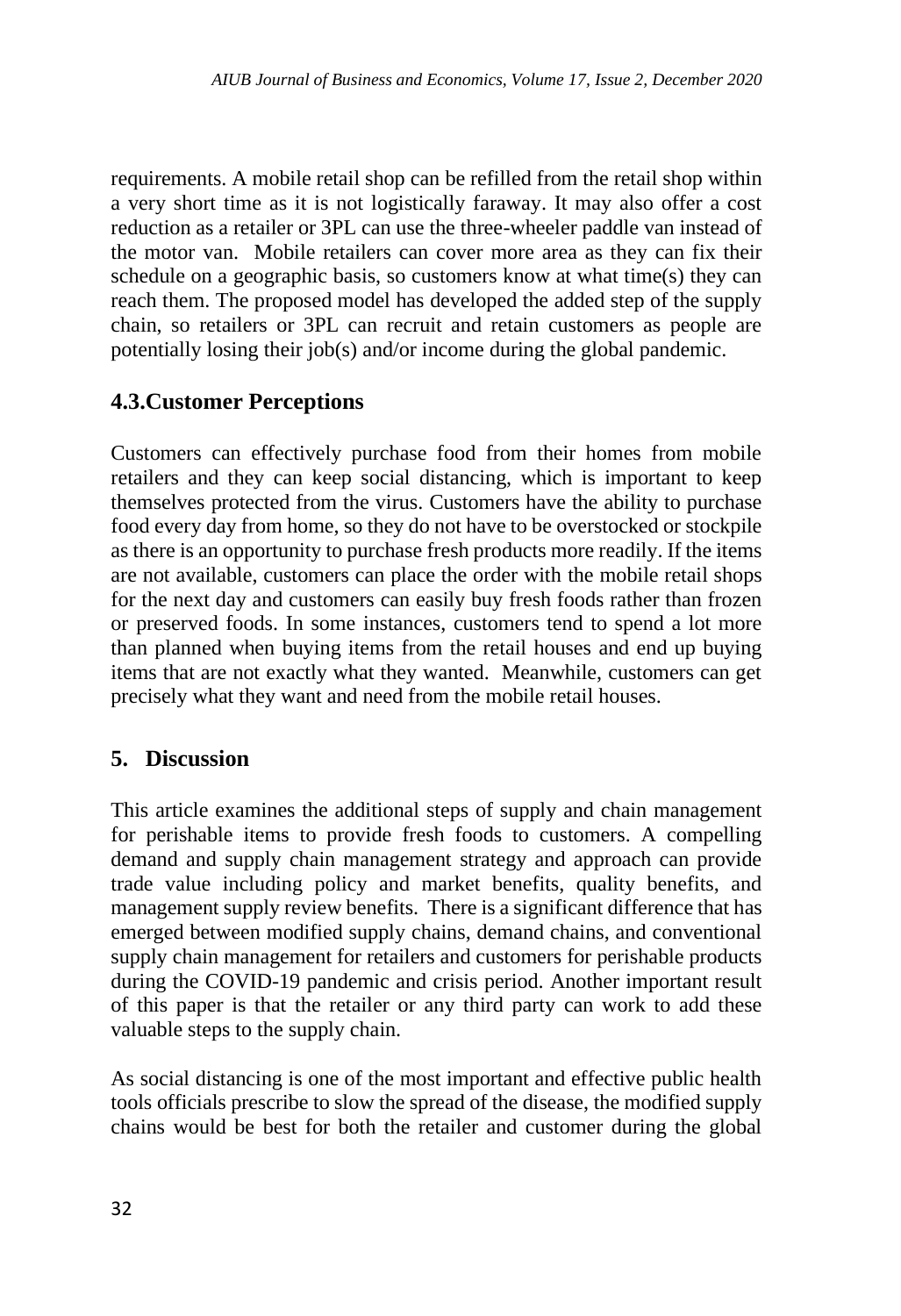pandemic. This may lead to lower inventory levels, more frequent restocking, changing the decision of perishable products as consumer demand choices vary with the conveyance of items of the right quality at the right place and right time. We have particularly modeled the supply chain for the perishable items, and note that this essential food supply chain is highly connected with vitamins and nourishment needed during the widespread pandemic period. We also note that for the perishable goods that have a high probability or rate of waste over time, the model we develop can aid in minimizing the waste of food by utilizing this supply chain management approach.

#### **6. Conclusion and Future Research**

Supply chain management is characterized as a network including the purchasing of raw materials, producing finished products by using raw materials and intermediate products, planning for the production needs of local markets, and the logistical distribution of the products to customers (Lee, 1993). Therefore, each step of the supply, and demand, chains are quite important for the long-term sustainability of the operations. Further research about perishable items through a modified supply chain will not only enable added retailer benefit, but also a modified analysis of suppliers, producers, distributors and customers. This can lead to further development of more efficient solutions, reduced waste and thought provoking more innovative services to customers. Further research work could include the incorporation of lean and six sigma methodologies to improve agricultural operations in Bangladesh. In addition, as mentioned above, as customer data is tracked over time, more sophisticated forecasting models can be developed to improve demand accuracy.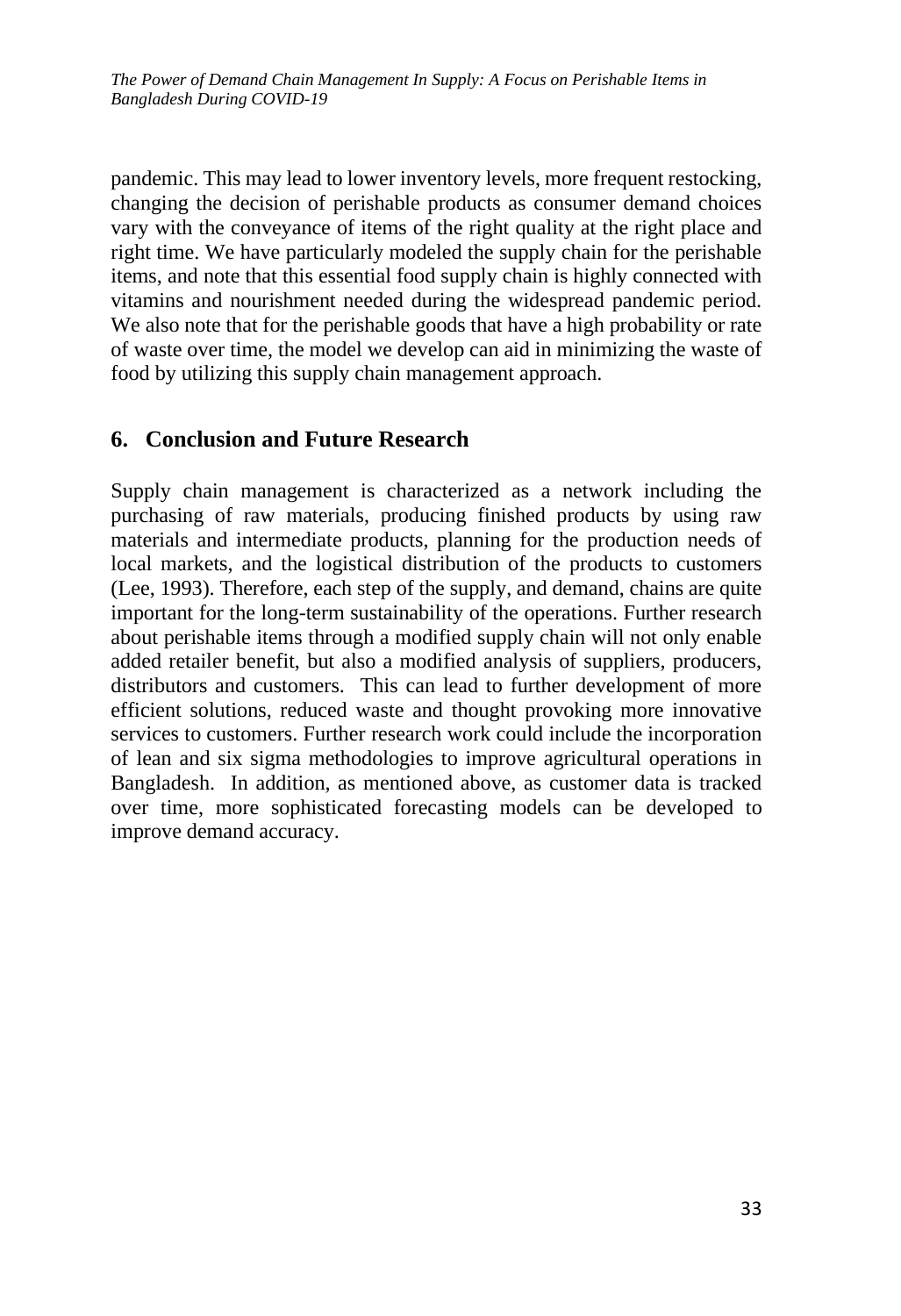## **Reference**

Abhishek, B., Vaibhav, G., Puneet, K., Manu, Kishore, A., Kumar, R., Sharma, A., & Verma, S. (2020). India's food system in the time of COVID-19. *Economic and Political Weekly, 55*(15), 12–14.

Bloom, M., (2008). "Double Accounting for Goodwill- a Problem Redefined", Routledge.

Bumblauskas, D., Bumblauskas, P., & Sapkota, K. (2017). Is Demand Chain Management the New Supply Chain Management? Will the Demand Channel Trump the Supply Channel? *Journal of Strategic Innovation and Sustainability*, 12(1), 30-40.

Bumblauskas, D., Mann, A., Dugan, B. & Rittmer, J. (2019). Blockchain in food distribution: do you know where your food has been? *International Journal of Information Management*, 52.

Coltman, T., Devinney, T.M. & Midgley, D.F., (2011). Customer relationship management and firm performance. *Journal of Information Technology,* 26(3), 205–219

Cousins, B. & Scoones, I., (2014). Contested paradigms of "viability" in redistributive land reform: Perspectives from Southern Africa. *The Journal of Peasant Studies*, 37(1), 31–66.

Denscombe, M. (2014). *The good research guide: for small-scale social research projects*. McGraw-Hill Education (UK).

Fitzsimmons, J. A., Fitzsimmons, M. J., & Bordoloi, S. (2008). Service management: Operations, strategy, and information technology. New York: McGraw-Hill.

Fritz, M. and Schiefer, G. (2008), Food chain management for sustainable food system development: a European research agenda. *Agribusiness*, 24(4), pp. 440-452.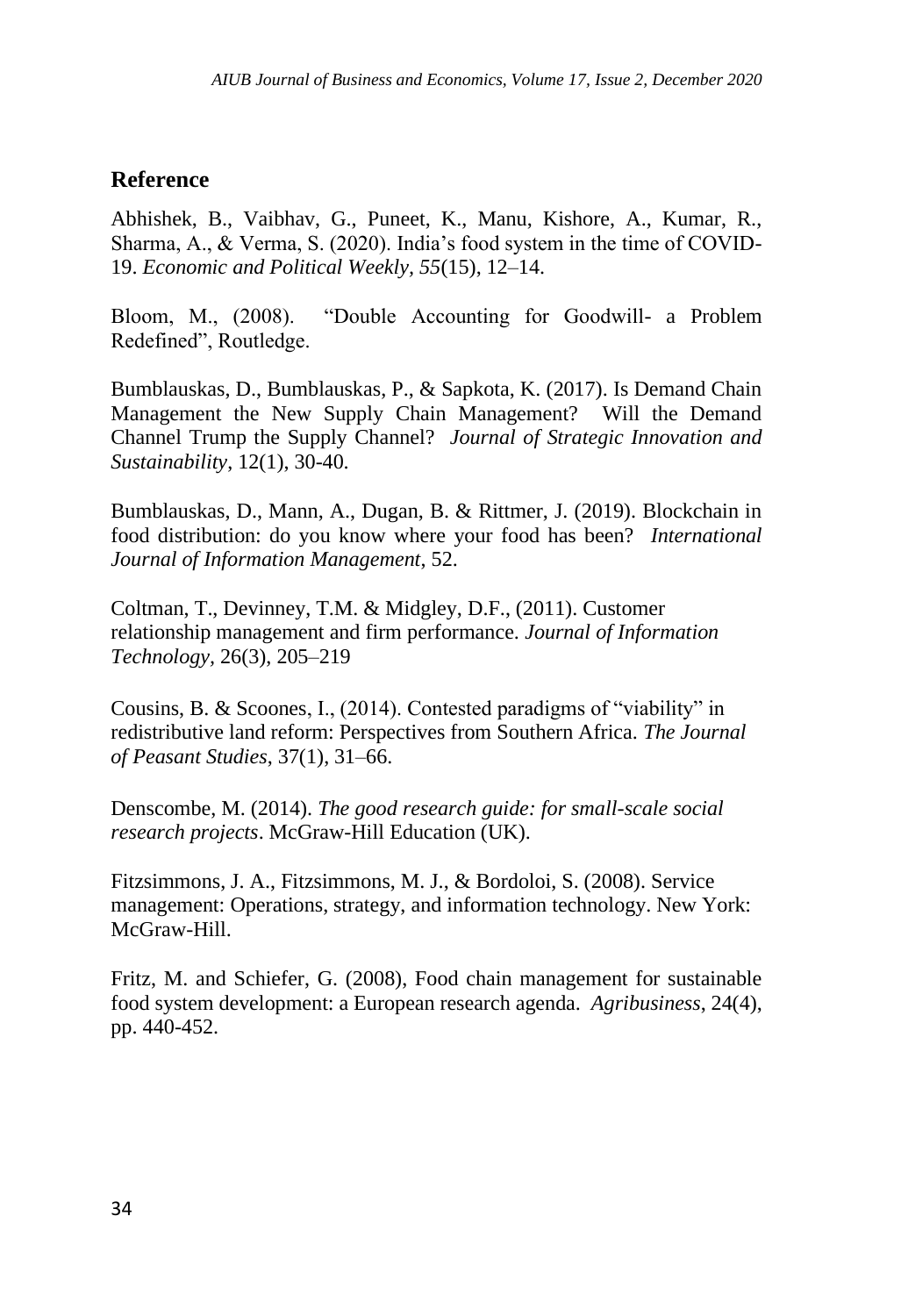*The Power of Demand Chain Management In Supply: A Focus on Perishable Items in Bangladesh During COVID-19*

Glas, A.H. and Kleemann, F.C. (2016). The Impact of Industry 4.0 on Procurement and Supply Management: A Conceptual and Qualitative Analysis," *International Journal of Business and Management Invention*, 5(6), pp. 55-66

Gustavsson, J. (2011). Global food losses and food waste: extent, causes and prevention. Swedish Institute for Food and Biotechnology (SIK); Food and Agriculture Organization of the United Nations (FAO), Rome. ISBN 978- 92-5-107205-9.

Handfield, R.B. and Nichols, E.L. Jr (2015). Introduction to Supply Chain Management, Pearson Education, Noida.

Hines, R.D. (1988). Financial accounting: in communicating reality, we construct reality. *Accounting, Organization and Society*, 13(3), pp. 251-6. Available: [https://www.epw.in/journal/2020/15/commentary/indias-food](https://www.epw.in/journal/2020/15/commentary/indias-food-system-time-COVID-19.html)[system-time-COVID-19.html.](https://www.epw.in/journal/2020/15/commentary/indias-food-system-time-COVID-19.html)

Hofmann, E., & Rüsch, M. (2017). Industry 4.0 and the current status as well as future prospects on logistics. *Computers in industry*, 89, 23-34.

Saltzman, J. (2013). Jeffrey Saltzman's Blog. Available: https://jeffreysaltzman.wordpress.com/2013/04/08/wysiati/ (Retrieved on July 21, 2020).

Jarus, O., (2020). 20 of the worst epidemics and pandemics in history. *Live Science* (retrieved on July 20, 2020).

Kherbach, O., & Mocan, A. (2016). The importance of logistics and supply chain management in the enhancement of Romanian SMEs. *Procedia– Social and Behavioral Sciences*, 221, 405-413.

Lee, H. L. (1993). Design for supply chain management: concepts and examples. In *Perspectives in operations Management* (pp. 45-65). Springer, Boston, MA.

Light Castle Analytics wing (2020). COVID-19: A Wake-up Call for Global and National Supply Chains. Available:

https://databd.co/stories/covid-19-a-wake-up-call-for-global-and-nationalsupply-chains-12125 (retrieved on July 20, 2020).